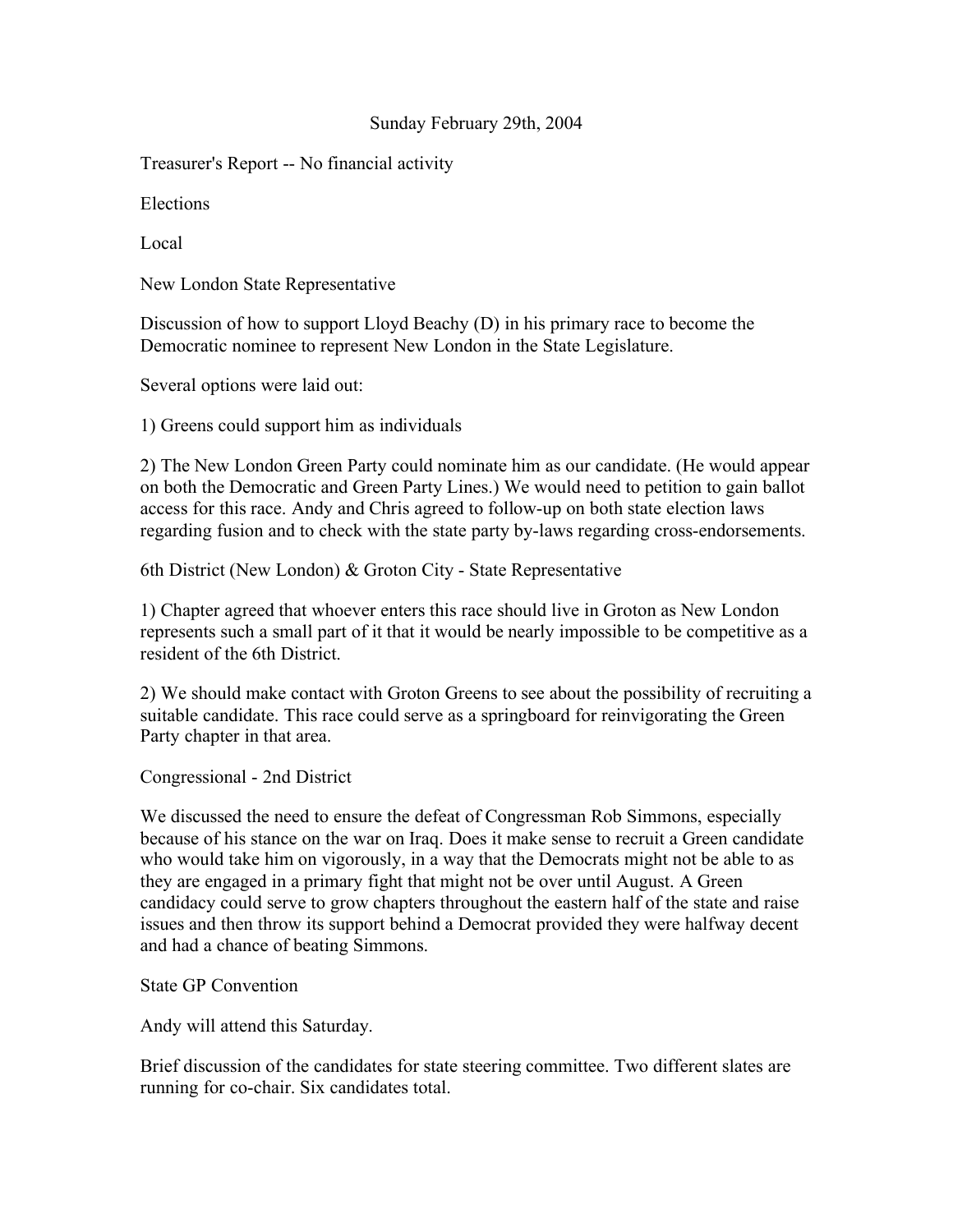Ballots must be postmarked by March 9th or cast at the convention.

National Convention

June 15th in Milwaukee, WI

CT has 15 delegates.

State party members will be polled regarding their preferences for Presidential candidates and strategy (if any).

State GP News

Process committee for resolving dispute between two GP members (Vas Nunes & Batista) needs an alternate member from New London. Bob volunteered.

Openings for CT Representatives to National Committees

CT has open slots on the following: Diversity; Coordinated Campaign Committee

There is an exchange program with European Greens that would provide the opportunity to travel and work on campaigns in Europe

Contact Andy via nlgreens@nlgreens.org if interested.

Quorum Reduction

State party has not met quorum requirements at last two state meetings. Currently there are 12 chapters and representatives from 3/4 must be present. Andy will propose reducing the quorum requirements to 2/3rds at next state meeting.

Discussion of changing local chapter meeting to dovetail better with state meetings ended with the feeling that they were fine where they are, falling on the last Sunday of each month.

Earth Day Report

All active local parties (Democrat, Green & Republican) are being invited to Earth Day (Saturday, April 24th from 10:00 am to 4:00 pm in Bates Woods). Chapter members agreed to help staff a table to register voters and discuss Green party take on environmental issues.

Love Makes A Family

Andy reported on training he attended in Boston on identifying voters who are supportive of Gay Marriage. Love Makes A Family has received a grant to ID voters in Groton. They need volunteers.

SE CT Peace & Justice Network